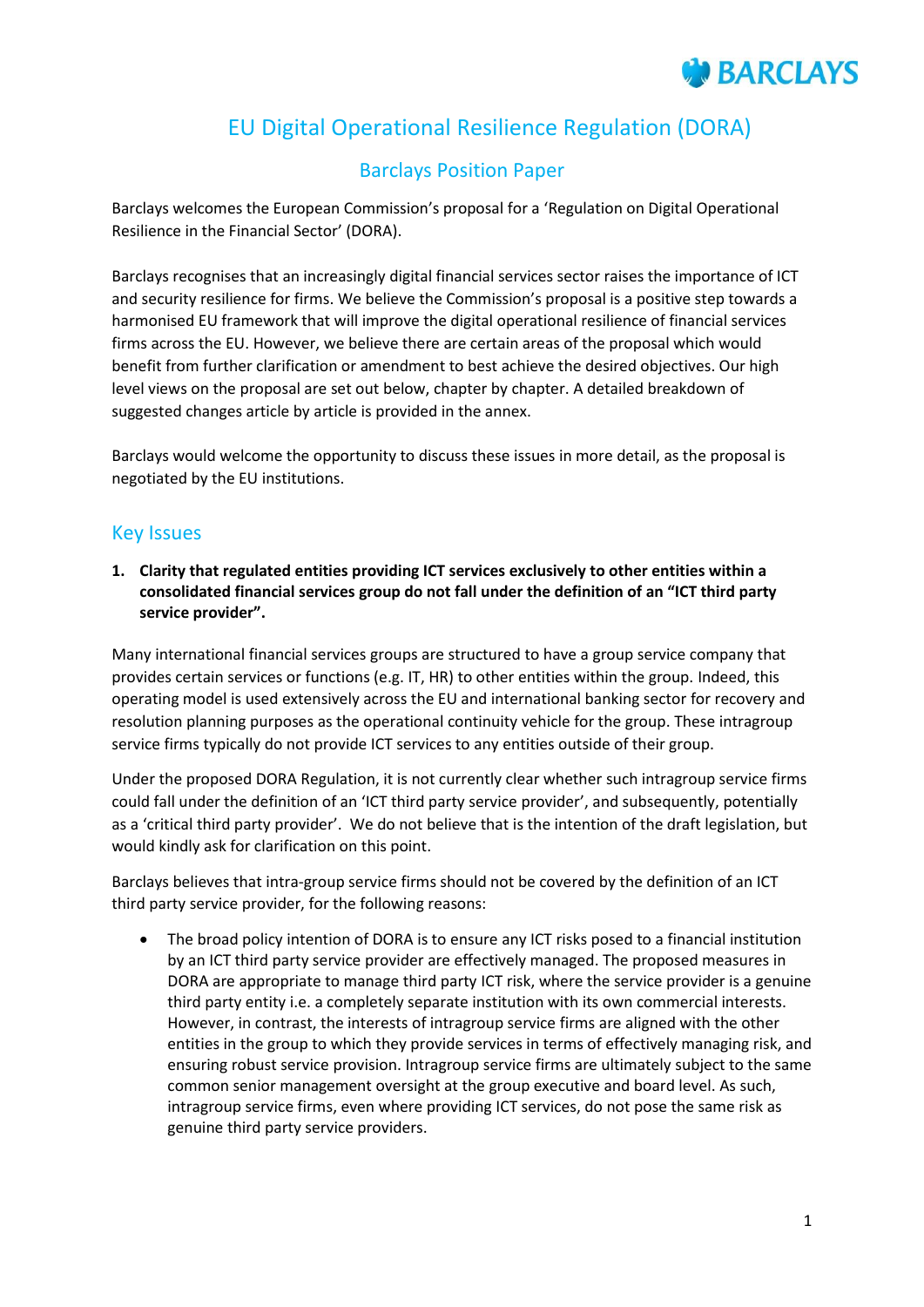Further, intragroup services firms are already regulated and supervised by the relevant financial services national competent authority. They are also typically included in resolution and recovery plans at the group and subsidiary level to ensure operation continuity in times of group stress. If these regulated intragroup service firms are covered by the definition of an 'ICT third party service provider', they could theoretically also be deemed a 'critical ICT third party service provider' and therefore be subject to the new supervisory framework envisaged for these entities by DORA. This would result in intragroup service firms potentially subject to two supervisory frameworks intended for different types of firm: supervision by the financial services NCA as a regulated financial services entity; and separate supervision if deemed a critical ICT third party service provider under DORA. We understand the intention behind the new supervisory framework is to ensure major ICT third party providers deemed to be critical are subject to appropriate supervision in the EU. Barclays broadly supports this intention. However, the potential for regulated intragroup service firms providing services within a financial services group to be caught as an 'ICT third party service provider' creates an unintended consequence with implications that would conflict from a supervisory perspective.

Barclays therefore believes the Regulation should be amended to make clearer that regulated entities providing ICT services exclusively to other entities within a financial services group are not third party entities for the purpose of DORA. It should be expressly stated that such intra-group service entities do not fall within by the definition of an 'ICT third party service provider', nor the definition of a 'critical third party provider'.

#### **2. Clarity on the criteria for determining 'Critical Third Party Service Providers'**

Currently, the criteria to determine which ICT third party service providers are 'critical' - and therefore subject to the new supervisory oversight framework - are high level and overly vague, with DORA proposing that the Commission will supplement the criteria with more detail via subsequent technical standards (level 2). This lack of clarity regarding the precise nature of which providers are intended to be covered by this definition creates significant uncertainty for financial entities, who are required to determine subjectively which of their ICT third party service providers may or may not be deemed critical under the Regulation, across a broad spectrum of services these suppliers may provide.

Given the implications of Article 28.9, as currently drafted, this creates a significant operational risk to international firms with suppliers located in different jurisdictions around the world – a model extensively employed in the financial services sector by both EU and non-EU headquartered operators alike. Legal and technical certainty would be much improved if policymakers provide more detailed and objective criteria to determine which ICT third party service providers are critical in the level 1 text. The key criteria to determine criticality should include: i) the number and significance of EU financial services firms being supplied by the provider; ii) the extent to which the ICT third party service provider is systemic to the operation of the EU's financial system (applying mature and transparent criteria such as that used to determine G-SIIs by the EBA); iii) the proportion of the ICT third party service providers' services which are provided to external clients and iv) the materiality of these services.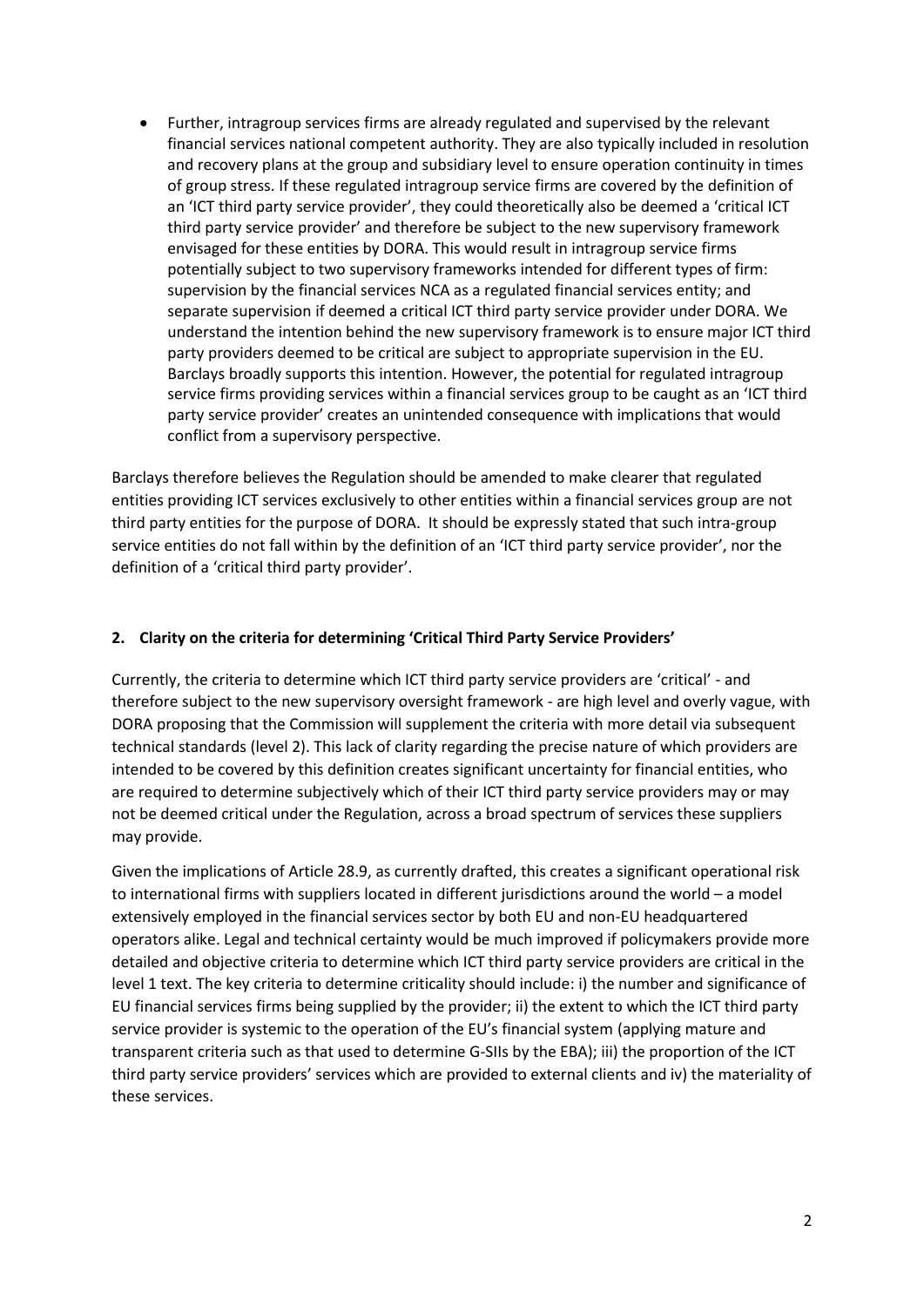#### **3. Ensuring that EU financial entities are able to rely on entities within their group, but located outside the EU, to demonstrate compliance with the requirements of DORA.**

There are currently various, robust supervisory frameworks which apply to international financial institutions designed to ensure EU regulators and supervisors have appropriate oversight of digital operational resilience activities, both at jurisdictional and group level. For example, Barclays' own supervisory arrangements enable the SSM and the Central Bank of Ireland to monitor and enforce compliance by Barclays' European entity with various ECB/EBA/ESMA guidelines regarding ICT provision, delegation and outsourcing of services to our group service company (in the UK) which undertakes digital operational resilience activity for the entire group.

It is essential that global institutions are able to continue delegating/outsourcing certain digital operational resilience activities to group entities outside of the EU in order to ensure the operational effectiveness of centralised systems. Importantly, these arrangements are documented on robust, arms-length terms that comply with all relevant regulations.

While the Regulation includes specific provisions enabling firms to delegate/outsource certain obligations to intragroup or external undertakings (Art 5.10 on verifying compliance with the ICT risk management requirements, and Art 17.4 on reporting requirements), it is not clear as to whether EU financial entities are able to rely on entities within their group, but located outside the EU, to demonstrate compliance with the requirements of DORA. If EU based entities covered by the Regulation are prevented from such delegation or outsourcing, there is a risk that firms may be required to establish a local ICT resilience team to undertake activities within the EU, simply to comply with DORA. This would have the effect of fragmenting international firms' group-wide ICT risk management strategies, diluting efforts and resources from a single resilience approach, and ultimately delivering poorer operational resilience in the EU – the opposite of DORA's objective.

Policymakers should therefore ensure that EU firms may continue to delegate to, and rely on, entities within their group, but located outside the EU, to meet the requirements of DORA. Naturally, the EU firm would retain full responsibility for its compliance, enabling appropriate oversight capabilities for the relevant European competent supervisory authorities.

#### **4. Mutual Recognition of TLPT test results, between EU Member States, as well as with third country jurisdictions.**

Barclays supports the intention to introduce a strong and harmonised framework for the testing of firms' ICT systems across the EU. However, the proposal does not include any specific provisions facilitating the recognition of Threat Level Penetration Test (TLPT) results across different member states within the EU. Without an effective framework for mutual recognition of TLPT test results, firms will be required to undertake TLPT testing in each Member State in which they operate, which risks being duplicative, impractical and extremely resource intensive.

Furthermore, there are currently no provisions allowing recognition of TLPT testing undertaken in jurisdictions outside the EU. International financial services groups operating around the world may be subject to different digital operational resilience and testing frameworks in different jurisdictions. To avoid the risk of regulatory fragmentation and potentially costly requirements for separate tests to be undertaken in each jurisdiction, policymakers should include in the regulation a mutual recognition framework allowing TLPT tests undertaken in trusted third countries to be recognised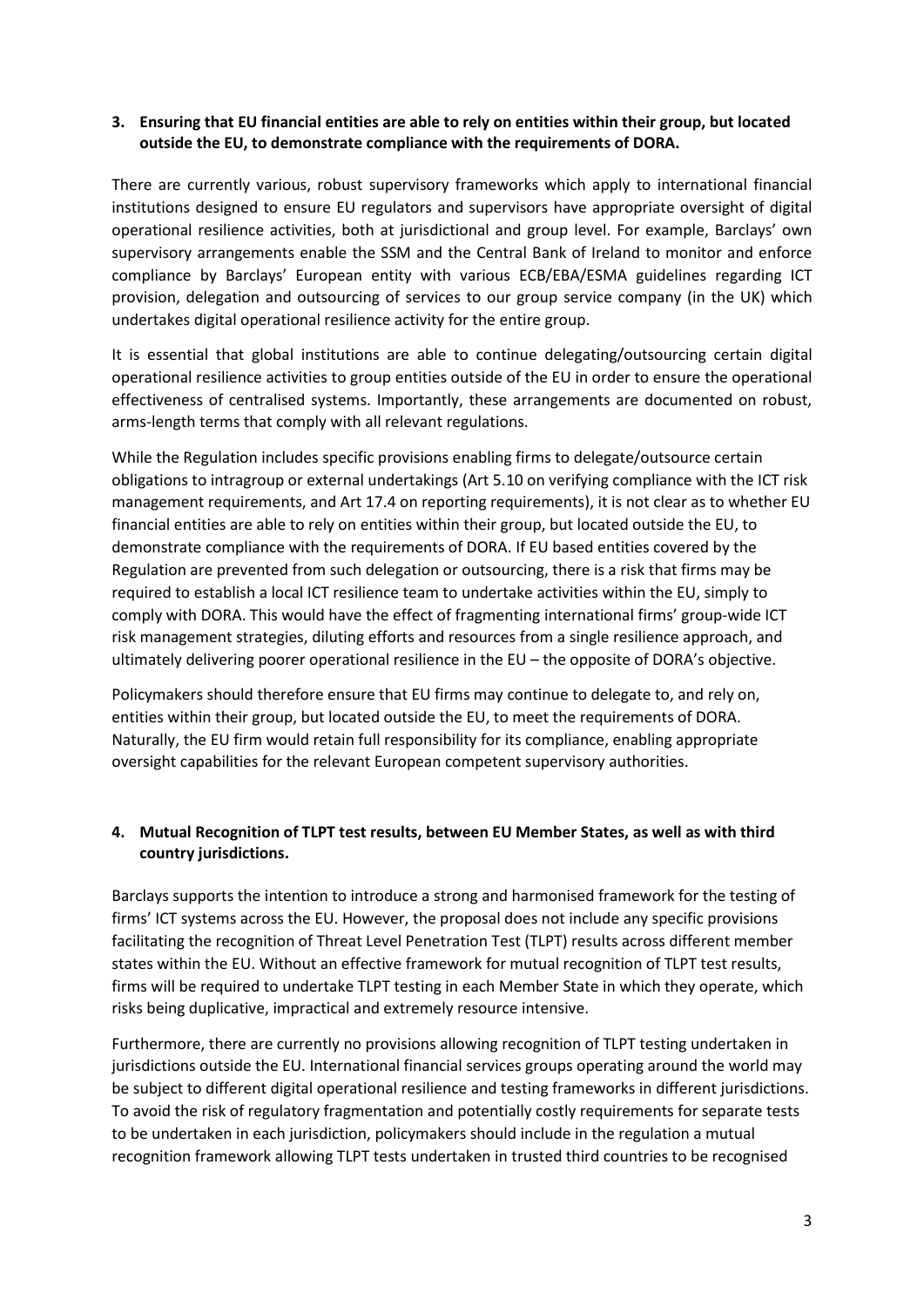under this framework. In addition, policymakers should look to work with international partners to harmonise requirements wherever possible (e.g. TIBER-EU and CBEST).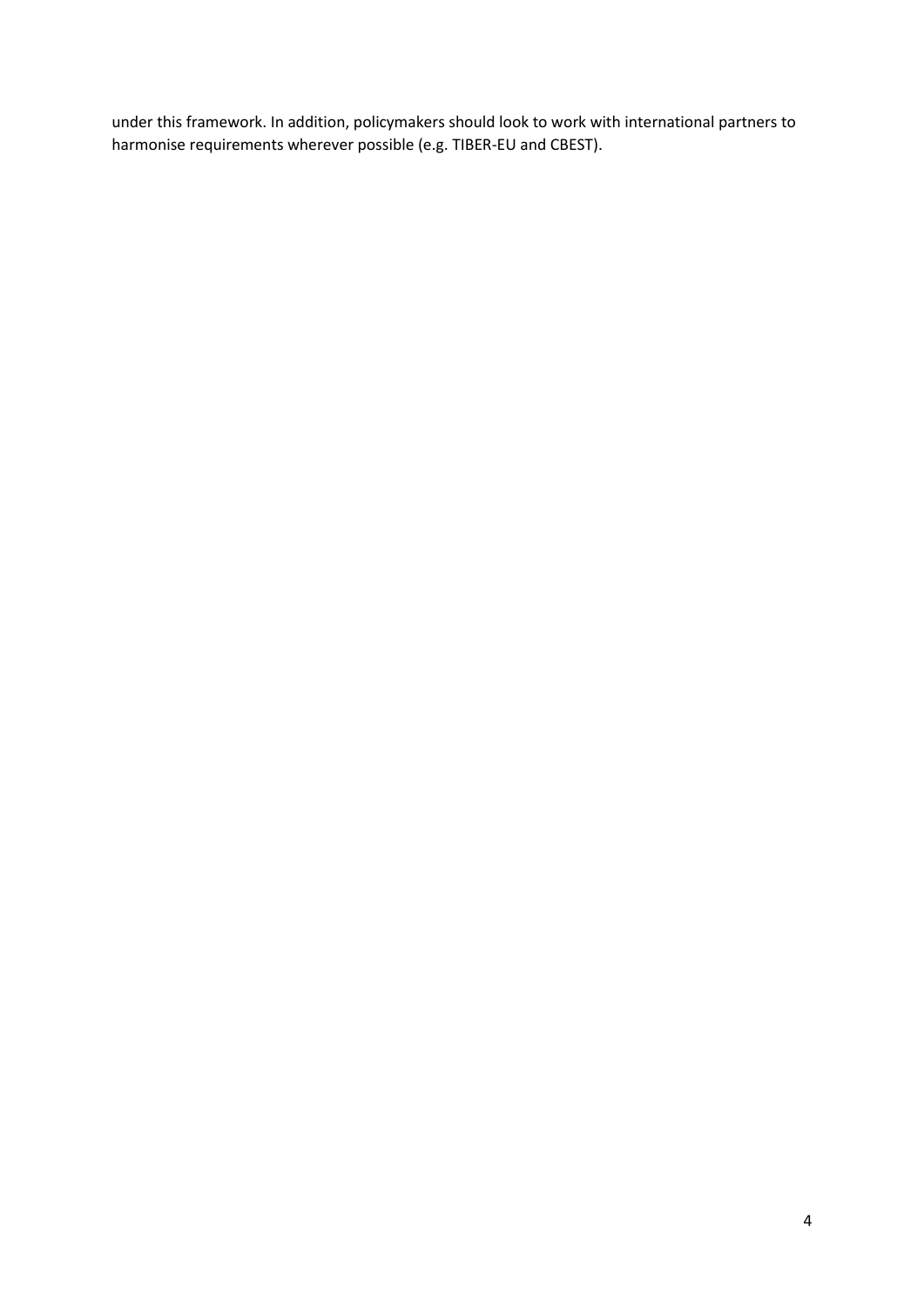### Barclays Position - By Chapter

### Chapter I – General Provisions

**Support broad scope** - Barclays supports the broad scope of financial services firms covered by the proposed legislation. It is important all financial services firms have a strong framework in place to ensure digital operational resilience.

**Definitions inconsistent with international standards -** The proposal introduces new definitions for certain terms that are inconsistent with internationally recognised definitions as part of the FSB Cyber lexicon. To avoid any regulatory uncertainty, these definitions should be amended to be consistent with the FSB Cyber Lexicon definitions where possible.

## Chapter II - ICT Risk Management Framework

**Rules overly prescriptive** - We note the proposal is intended to be principle based in its approach, however many of the requirements in this section are, in our view, overly prescriptive, for example setting out detailed, specific requirements on firms across each ICT risk management area. We believe the proposal should ensure its approach is principle / outcome based, providing firms with flexibility to achieve the desired outcomes through their own approach rather than setting out specific operational measures to be taken by firms.

**Interaction with EBA ICT guidelines** - It is currently unclear how the requirements in Article 5 (ICT Risk Management) interact with the EBA ICT guidelines which are applicable to financial services firms. Further clarity on this interplay would be welcomed to avoid duplication or inconsistency, ahead of the proposal entering into force.

## Chapter III - ICT Incident Reporting

**Interaction with FSB Toolkit on CIRR** - The recently developed FSB toolkit on Cyber Incident Response and Recovery set outs best practice for incident reporting. It is currently unclear how the requirements in the proposal interact with those in the FSB toolkit. In order to avoid regulatory uncertainty, policymakers should look to ensure that these are consistent.

**Definition of Major ICT-related incidents** – we note this definition is linked to '*potential*' impact and broader in scope than analogous definitions under other regulatory frameworks such as NISD and GDPR, which tend to peg requirements to a '*likely*' impact. Such a distinction, without a clear materiality threshold, seems disproportionate and will likely lead to firms over-reporting, contrary to the stated objectives of DORA.

**Timing of reports** - Barclays recognises the desire for regulators to be provided with detailed information on incidents as soon as possible. However, Barclays would stress the importance of firms having the flexibility to appropriately manage and respond to incidents, without having to divert critical time and resource to meet overly onerous reporting requirements. Policymakers should provide greater flexibility for firms in the timing of reporting requirements. This includes in relation to any final reports, where imposing a fixed one month deadline (where analysis and mitigation may still be ongoing) may not drive the best incident management culture.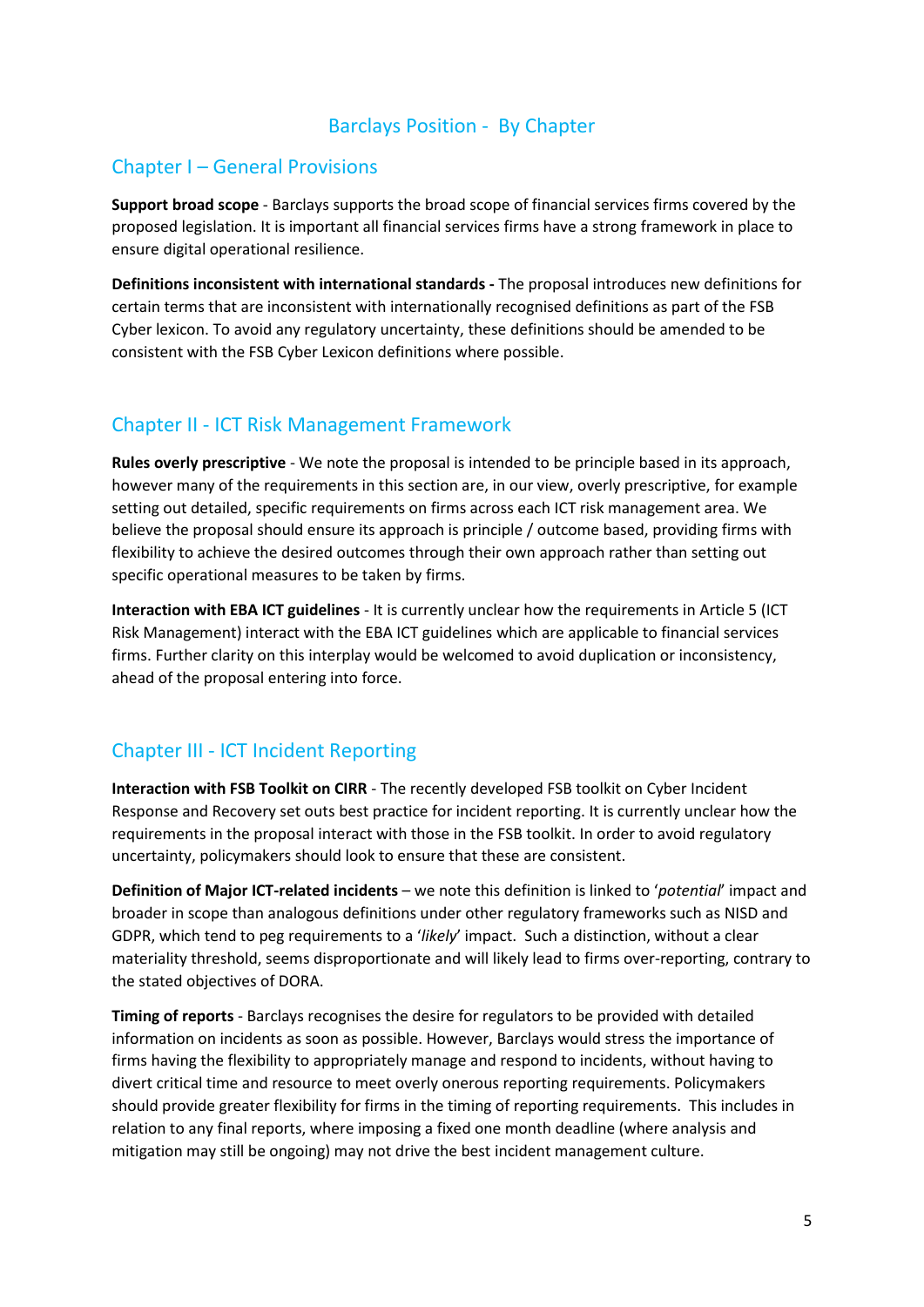**Sharing of reports between authorities** - Barclays supports the intention for incident reports to be shared with other EU authorities, however it is important this is undertaken securely and confidentially given the potentially sensitive nature of major incident reports. Further, policymakers should consider the extent to which incident reports could be reciprocally shared with authorities in trusted third countries outside of the EU, for example the UK following the potential agreement of a UK-EU MOU for financial services.

**Single reporting hub** - Barclays supports the intention to create a single EU hub for reporting of major incidents. Such a hub can improve efficiency of incident reporting and sharing of reports across the EU.

**Feedback from authorities** - Barclays supports the proposals' intention for authorities to provide feedback to a financial entity following an incident report. Policymakers should consider whether there could be an obligation for the authorities to provide feedback, insight and intelligence to all relevant firms where it could be beneficial, based on any major incident reports they receive. Such a provision could support the broader financial services sector in its preparedness and response to any industry-wide threats.

## Chapter IV - Digital Operational Resilience Testing

**Mutual recognition of test results across the EU** - Barclays supports the intention to introduce a strong and harmonised framework for the testing of firms' ICT systems across the EU. We note that in the Explanatory Memorandum and the Recitals there are multiple references to the need for mutual recognition of testing results across the EU. However, we would note that the proposal does not include any specific provisions facilitating the recognition of Threat Level Penetration Test (TLPT) results across different member states within the EU. Without an effective framework for mutual recognition of TLPT test results, firms will be required to undertake TLPT testing in each Member State in which they operate, which risks being duplicative, impractical and extremely resource intensive.

**Mutual recognition of test results from third country jurisdictions** - Furthermore, there are currently no provisions allowing recognition of TLPT testing undertaken in jurisdictions outside the EU. International financial services groups operating around the world may be subject to different digital operational resilience and testing frameworks in different jurisdictions. To avoid the risk of regulatory fragmentation and potentially costly requirements for separate tests to be undertaken in each jurisdiction, policymakers should include in the regulation a mutual recognition framework allowing TLPT tests undertaken in trusted third countries to be recognised under this framework. In addition, policymakers should look to work with international partners to harmonise requirements wherever possible (e.g. TIBER-EU and CBEST).

**Interaction with TIBER–EU -** Regarding the requirements for firms to have independent testing firms undertake TLPT on critical live ICT systems, there is no mention of the ECB's TIBER-EU testing framework. Policymakers should clarify how the requirements in the proposal relate to and interact with the ECB's existing framework.

**Testing firm requirements** - Regarding the use of external testers for TLPT testing, the recitals state that TLPT testing can be undertaken by either internal or external testers, providing they are independent. However, articles in the proposal suggest testing must be outsourced to external testers. Many firms may have their own independent testing teams, with a comprehensive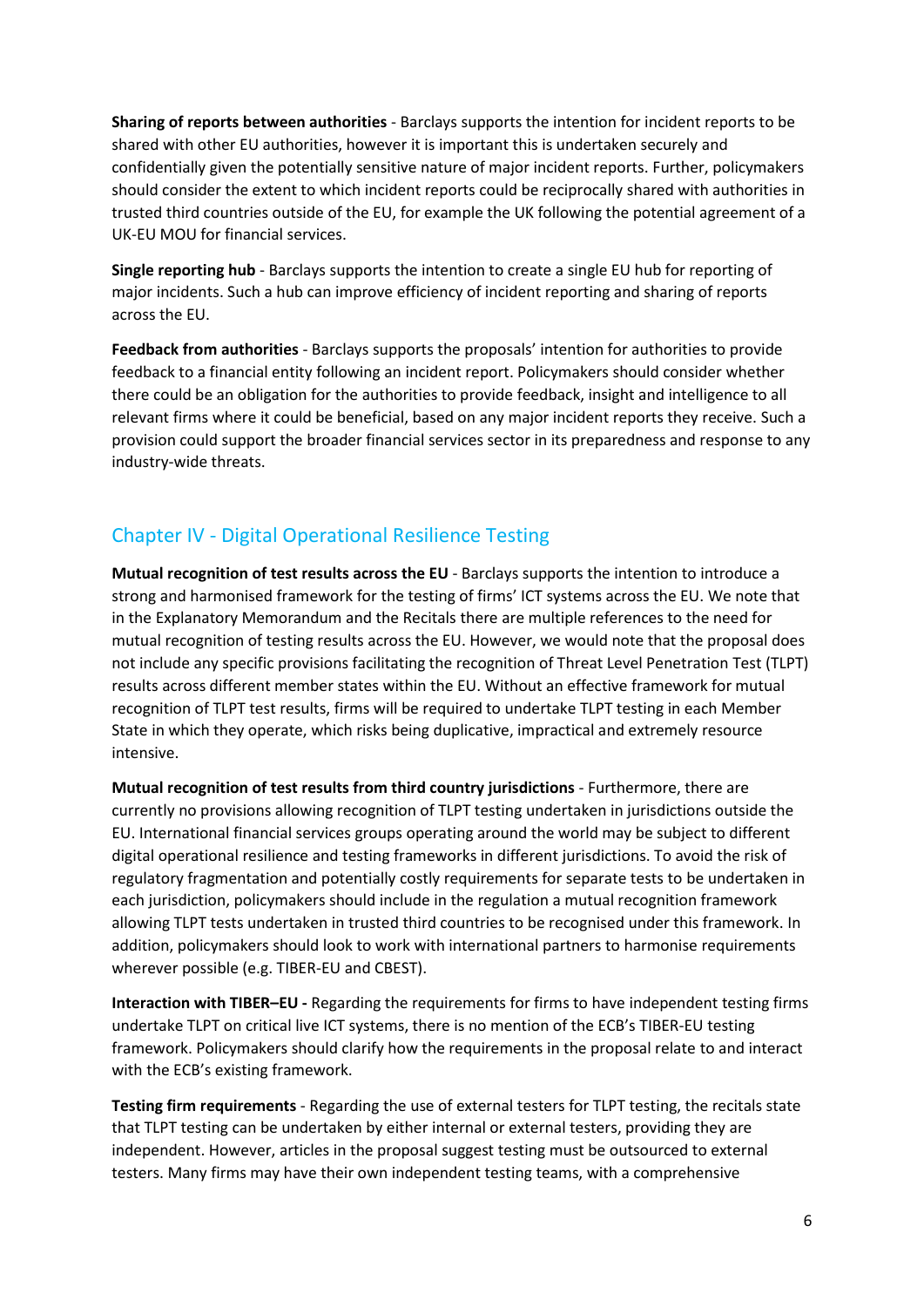understanding of the firm's ICT infrastructure and therefore the abilities to undertake rigorous testing. Policymakers should therefore clarify in the proposal's articles that TLPT testing can be undertaken by internal testing teams, providing they are independent.

### Chapter V – Managing ICT Third Party Risk

**Interaction with EBA Outsourcing Guidelines** - EU financial services firms are currently required to comply with the EBA's 2019 Outsourcing Guidelines, when managing third party risk. It is not clear exactly how the new provisions in this proposal interact with the EBA Guidelines, creating regulatory uncertainty and the risk of duplication or a conflict in approach. The EBA Guidelines are relatively new and many firms are still in the process of transitioning fully to the new requirements. Policymakers should clarify whether Chapter V is intended to replace these wholesale, or sit alongside the existing EBA Guidelines in some way. In either scenario, the relationship between the existing contract requirements in the EBA Guidelines and Art 25.11.a of DORA needs to be reconciled and the impact (cost/benefit analysis) of transitioning any existing contractual arrangements from EBA Guidelines to DORA compliance properly assessed.

**Oversight of CTPPs** - Barclays recognises policymakers' desire for stronger oversight over critical third party providers that provide services to firms in the EU, and we support the intentions behind the proposal.

**Restrictions on use of non-EU CTPPs (Art28.9)** - However, we would caution against provisions prohibiting the use of third party providers based outside the EU, if they are deemed to provide critical services to firms within the EU. While we understand this provision may be intended to reduce potential risks posed to the system due to a lack of supervisory oversight, reducing access to advanced technology and services from non-EU ICT third party providers that support firms' resilience would not only lead to lesser choice (and therefore impact risk diversification), but also create other adverse impacts (e.g. operational complexity for firms that may need to amend their supplier arrangements). If it is the intention that critical TPPs would be required to establish EU subsidiaries, there would need to be much greater clarity surrounding whether a particular provider meets the criteria for criticality under Article 28. The current test appears overly subjective and places an undue onus on the recipient of the services to determine whether a particular TPP, which may have many touchpoints with a financial services organisation, in multiple jurisdictions, is 'critical' in relation to any or all services it provides.

We also note that Article 28.9 as drafted does not appear to be in line with the recent EBA Guidelines on outsourcing arrangements. This provision therefore risks further global fragmentation of ICT providers and risk management frameworks, contrary to the objectives of DORA

**Ability to contract on a global basis** - Large global financial entities typically procure services through enterprise wide agreements, which may support multiple group companies situated in different jurisdictions and a number of distinct services, some of which may be more material than others. Such an enterprise-wide approach helps to manage legal risk and improves operational resilience, by providing better group-level oversight of suppliers and contractual consistency in terms of managing any ICT-related risks. It is important that DORA does not require EU entities within a multinational group to contract for critical ICT services separately to these enterprise –wide agreements. This would cause unnecessary fragmentation and introduce operational risks, contrary to the stated purposes of DORA. It would also require unwinding a large volume of existing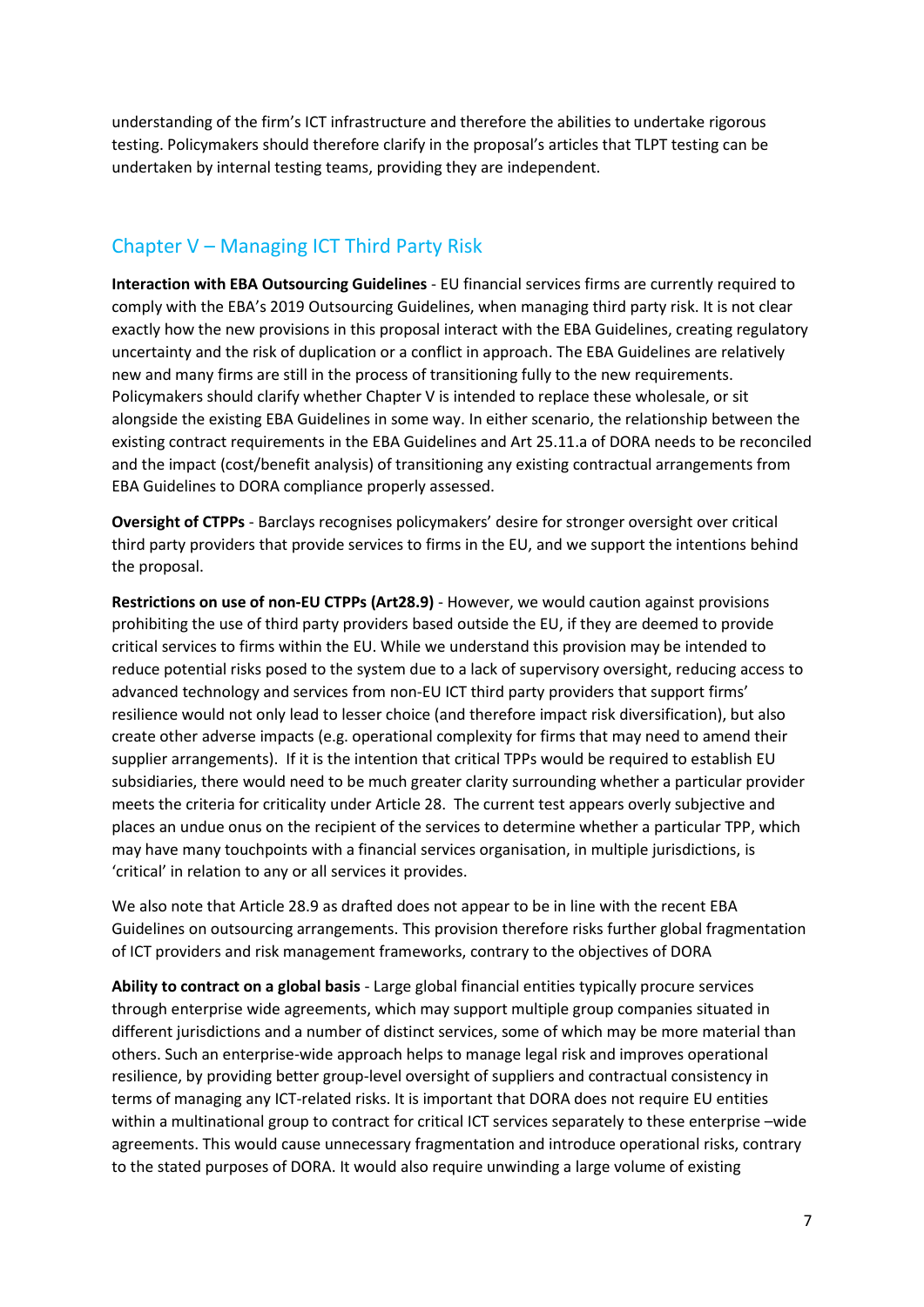agreements, many of which will have been repapered very recently in light of the EBA Guidelines, and risks arbitrarily constraining supplier selection and access to the most innovative technologies, to the detriment of the financial services sector and our clients and customers.

#### **Powers of the Lead Overseer and National Competent Authorities:**

- **Termination powers of national competent authorities** The DORA proposal grants national competent authorities further intervention powers to require firms to temporarily suspend (or terminate) the use of a critical ICT third party provider until recommendations made by their lead overseer have been addressed. This could have a severe impact on firms' ability to serve their clients and customers as well as their operational resilience. Barclays would therefore urge that this power should only be considered as an extreme last resort option, where concerns of the Lead Overseer cannot be addressed by alternative means. We would also urge that in such circumstances impacted firms are given sufficient notice and time to make necessary arrangements for a controlled and secure transition to alternative providers, and consider any other additional fall-back options.
- **•** Powers to make recommendations on contractual terms DORA provides the Lead Overseer with the power to make recommendations on the contractual terms and conditions under which Critical TPPs provide services to financial entities. While we appreciate the Commission's intention is to manage risk, the power to intervene on the terms of contractual agreements risks undermining firms' approaches to managing supplier relationships, by making standard agreements very difficult to manage, and potentially conflicting with supplier management in other jurisdictions.
- **•** Monitoring and enforcement by the national competent authority DORA requires that national competent authorities monitor whether financial entities take into account the risks identified in the recommendations addressed to critical TPP by the Lead Overseer. More detail should be provided as to how this would work in practice.

## Chapter VI – Information Sharing Arrangements

**Support for information sharing** - Barclays supports the proposals' intentions to enable cyber threat intelligence sharing between firms. Given many data sharing frameworks already exist across the sector, Barclays believes that participation in any particular framework should be voluntary, and should be a strategic decision for individual firms.

**Clarity on sharing of IP addresses** - Barclays notes the proposal would require any information sharing arrangement to be governed by rules respecting the protection of data i.e. GDPR. Policymakers should clarify whether firms are permitted to share potentially personal data such as IP addresses with other firms, for the purpose of preventing cyber threats.

## Chapter IX – Transitional and Final Provisions

**Date of application** – DORA currently proposes that the requirements of the Regulation will start to apply 12 months after the date of entry into force. Given the technical complexity of DORA's requirements, and the significant change they will require from firms, for example, re-contracting with suppliers, the time between entry into force and the date of application of the rules should be extended to provide firms with greater time for implementation.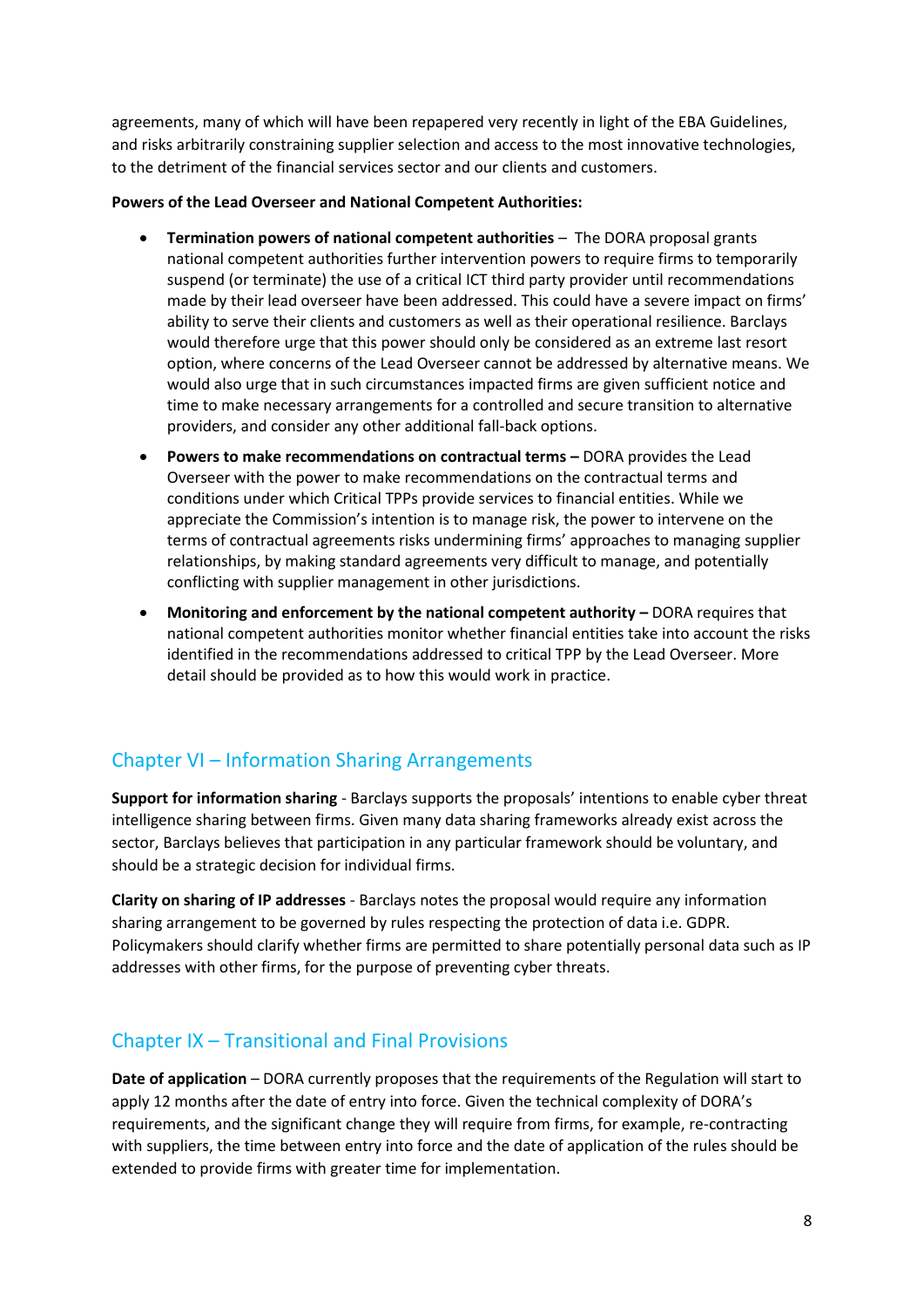## Annex – Detailed Article Breakdown

## Chapter I – General Provisions

| <b>Article</b>       |                                                               | <b>Description / Text</b>                                                                                                                                                        | <b>Problem / Change Required</b>                                                                                        |
|----------------------|---------------------------------------------------------------|----------------------------------------------------------------------------------------------------------------------------------------------------------------------------------|-------------------------------------------------------------------------------------------------------------------------|
| Art 3<br>Definitions | $\bullet$<br>$\bullet$<br>$\bullet$<br>$\bullet$              | Network and information system (Art.<br>$3.2$ :<br>Information asset (Art. 3.5);<br>ICT-related incident (Art. 3.6);<br>Cyber threat (Art. 3.8);                                 | <b>Problem</b> - Definitions are inconsistent with<br>existing globally recognised terms, e.g. FSB<br>Cyber Lexicon $1$ |
|                      | $\bullet$<br>$\bullet$<br>$\bullet$<br>$\bullet$<br>$\bullet$ | Cyber-attack (Art. 3.9);<br>Threat intelligence (Art. 3.10);<br>Defence-in-depth (Art. 3.11);<br>Vulnerability (Art. 3.12);<br>Threat led penetration testing (Art.<br>$3.13$ ). | <b>Change required - Definitions should be</b><br>amended to be consistent with the FSB Cyber<br>Lexicon.               |

## Chapter II - ICT Risk Management Framework

| <b>Article</b>                               | <b>Description / Text</b>                                                                                                                                                                                                                                         | <b>Problem / Change Required (Clarification,</b><br><b>Amend, Remove)</b>                                                                                                                                                                                                                                                                                                                                                    |
|----------------------------------------------|-------------------------------------------------------------------------------------------------------------------------------------------------------------------------------------------------------------------------------------------------------------------|------------------------------------------------------------------------------------------------------------------------------------------------------------------------------------------------------------------------------------------------------------------------------------------------------------------------------------------------------------------------------------------------------------------------------|
| Art 4.2<br>Governance<br>and<br>Organisation | The <b>management body</b> of the financial<br>entity shall define, approve, oversee and<br>be accountable for the implementation of<br>all arrangements related to the ICT risk<br>management framework<br>Lists various requirements for<br>the management body | Problem - The provisions are too<br>prescriptive in their requirements for the<br>management body - actions like this should<br>be taken by the appropriate governance<br>management function.<br><b>Change</b> $-$ Activities in 4.2 should be<br>undertaken by the appropriate governance<br>management function, with a flexible<br>requirement for firms to ensure the<br>management body is included as<br>appropriate. |
| Art 7<br>Identification                      | Proposal lists specific requirements of<br>firms regarding the identification of<br>business functions and supporting data<br>and systems.                                                                                                                        | Problem - The requirements proposed are<br>overly prescriptive.<br>Change required - Proposal should take a<br>principle / outcome based approach,<br>providing firms with flexibility to achieve the<br>desired outcomes through their own<br>approach.                                                                                                                                                                     |
| Art 7.1<br>Identification                    | As part of the ICT risk management<br>framework referred to in Article 5(1),<br>financial entities shall identify, classify<br>and adequately document all ICT-related<br>business functions,                                                                     | Problem - Unclear what is meant by 'ICT-<br>related business function'.<br>Change - Further clarity required.                                                                                                                                                                                                                                                                                                                |
| Art 8.3<br>Protection and<br>Prevention      | To achieve the objectives referred to in<br>paragraph 2, financial entities shall use<br>state-of-the-art ICT technology and<br>processes which                                                                                                                   | Problem - Unclear what is meant by state-<br>of-the-art. Removes flexibility to utilise the<br>most suitable tool.<br>Change - Amend 'state of the art' to<br>'suitable' or 'appropriate' technology.                                                                                                                                                                                                                        |

**<sup>.</sup>** <sup>1</sup> [FSB Cyber Lexicon \(November 2018\)](https://www.fsb.org/wp-content/uploads/P121118-1.pdf)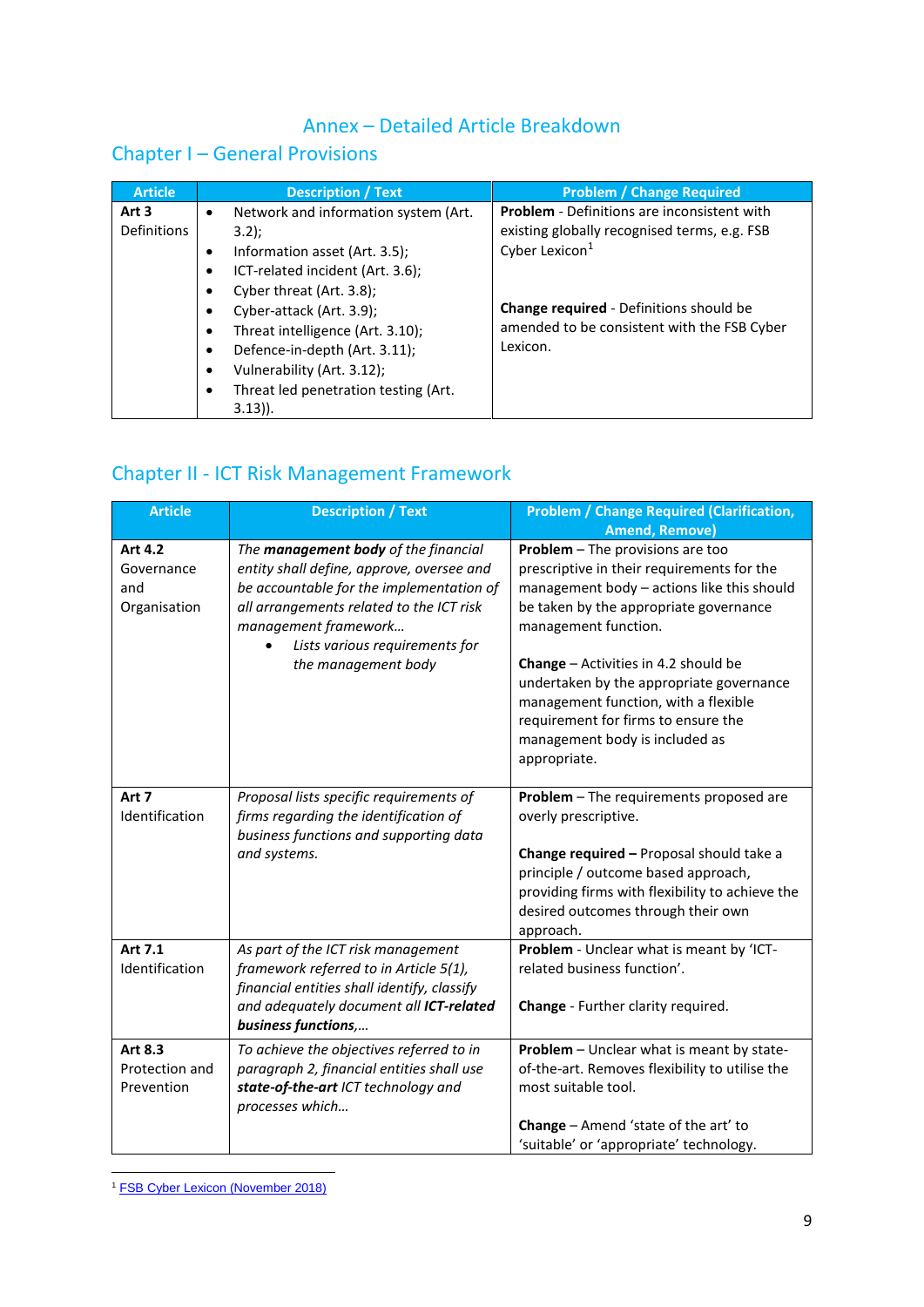| <b>Art 8.4</b>         | Proposal lists specific requirements of                               | Problem - The requirements proposed are              |
|------------------------|-----------------------------------------------------------------------|------------------------------------------------------|
| Protection and         | firms regarding the protection of ICT                                 | overly prescriptive.                                 |
| Prevention             | systems.                                                              |                                                      |
|                        |                                                                       | Change required - Proposal should take a             |
|                        |                                                                       | principle / outcome based approach,                  |
|                        |                                                                       | providing firms with flexibility to achieve the      |
|                        |                                                                       | desired outcomes through their own                   |
|                        |                                                                       | approach.                                            |
| Art 8.4.a              | As part of the ICT risk management                                    | Problem - While firms can protect against            |
| Protection and         | framework referred to in Article 5(1),                                | customers' ICT impacting on the security of          |
| Prevention             | financial entities shall:                                             | the bank, firms should not be responsible for        |
|                        | (a) develop and document an information                               | ensuring the protection of customers' own            |
|                        | security policy defining rules to protect                             | devices.                                             |
|                        | the confidentiality, integrity and                                    |                                                      |
|                        | availability of theirs, and their customers'                          | Change required - Clarity required on what           |
|                        | ICT resources, data and information                                   | is meant by 'customers' ICT resources'.              |
|                        | assets;                                                               | Should be removed if it is the case that firms       |
|                        |                                                                       | would be responsible for protecting                  |
|                        |                                                                       | customers' ICT devices.                              |
| Art 10.9               | Financial entities other than                                         | Problem - it is not practical for firms to           |
| Response and           | microenterprises shall report to                                      | identify all 'costs' of incidents.                   |
| Recovery               | competent authorities all costs and losses                            |                                                      |
|                        | caused by ICT disruptions and ICT-                                    | Change required - provision should be                |
|                        |                                                                       |                                                      |
|                        | related incidents.                                                    | removed.                                             |
| Art 11.4               | Financial entities shall maintain                                     | Problem - requirement is overly                      |
| <b>Backup Policies</b> | redundant ICT capacities equipped with                                | prescriptive.                                        |
| and Recovery           | resources capabilities and functionalities                            |                                                      |
| methods                | that are sufficient and adequate to                                   | Change required - provision should be                |
|                        | ensure business needs.                                                | removed. Proposal should provide firms with          |
|                        |                                                                       | flexibility to manage their approach.                |
| Art 12.2               | When implementing changes, financial                                  | Problem - Reporting all changes made                 |
| Learning and           | entities other than microenterprises shall                            | following an incident to the competent               |
| Evolving               | communicate those changes to the                                      | authorities would be impractical, and                |
|                        | competent authorities.                                                | potentially unhelpful, given the potential           |
|                        |                                                                       | number of changes made.                              |
|                        |                                                                       |                                                      |
|                        |                                                                       | <b>Change required – Provision should be</b>         |
|                        |                                                                       | amended to clarify that only significant or          |
|                        |                                                                       | fundamental changes should be reported.              |
| Art 13.1               | Financial entities shall have in place                                | Problem - Firms should not be required to            |
| Communication          | communication plans enabling a                                        | disclose major vulnerabilities publicly. This        |
|                        | responsible disclosure of ICT-related                                 | creates unnecessary risk.                            |
|                        | incidents or major vulnerabilities to                                 |                                                      |
|                        | clients and counterparts as well as to the<br>public, as appropriate. | Change required - delete 'major<br>vulnerabilities'. |

## Chapter III - ICT Incident Reporting

| <b>Article</b> | <b>Description / Text</b>                  | <b>Problem / Change Required (Clarification,</b>   |
|----------------|--------------------------------------------|----------------------------------------------------|
|                |                                            | <b>Amend, Remove)</b>                              |
| Art 17.2,      | 17.2 - Where a major ICT-related incident  | <b>Problem - Requirements of action to take</b>    |
| 17.3           | has or may have an impact on the           | during/following an incident are too prescriptive  |
| Reporting      | financial interests of service users and   | and risk diverting critical attention and resource |
| of major       | clients, financial entities shall, without | away from appropriate management and               |
|                | undue delay, inform their service users    | response to the incident.                          |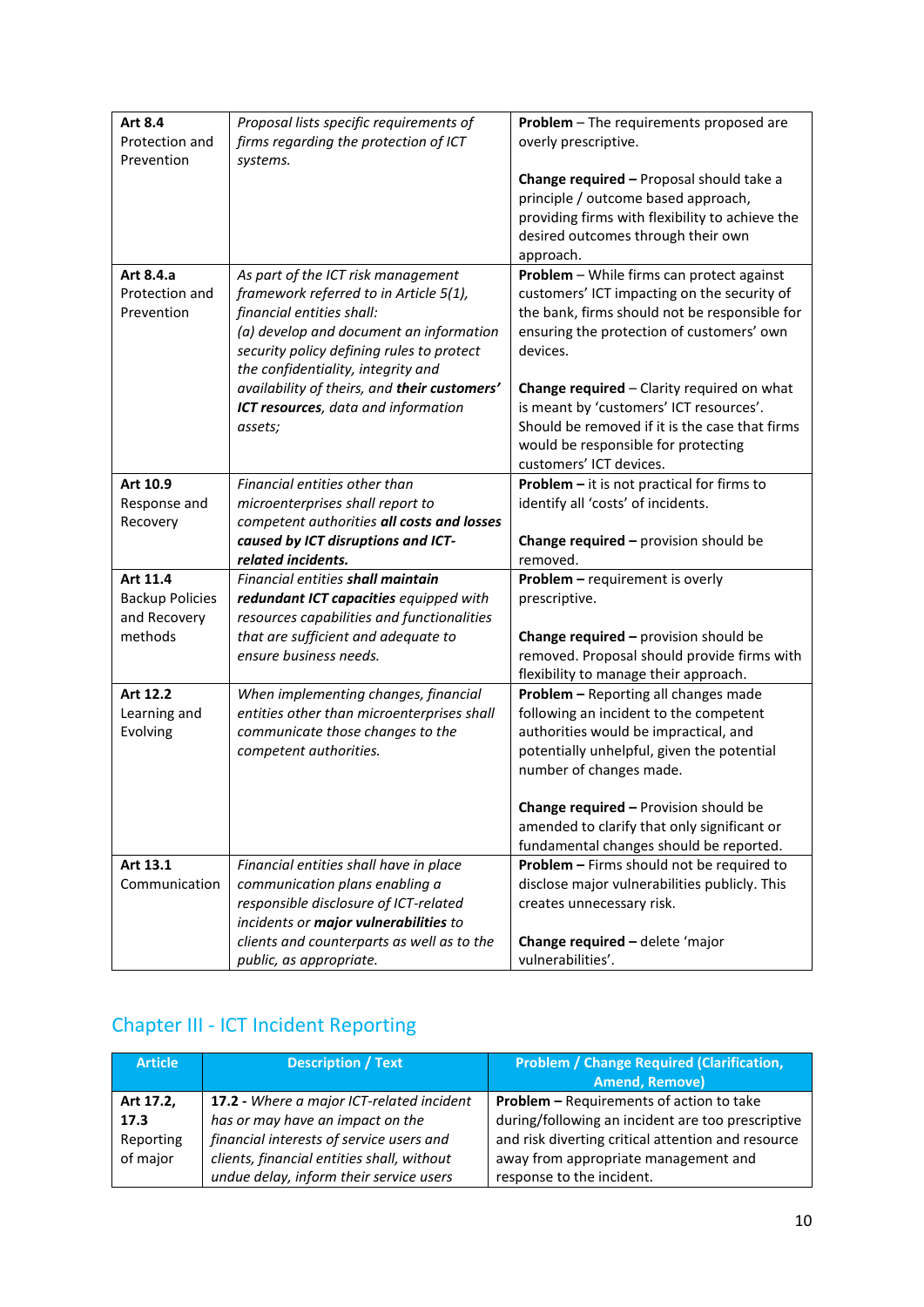| incidents<br>incident and shall as soon as possible<br>No clear materiality threshold for either the<br>inform them of all measures which have<br>significance of the impact or likelihood of<br>been taken to mitigate the adverse effects<br>occurrence, risking unnecessary over-reporting. |  |
|------------------------------------------------------------------------------------------------------------------------------------------------------------------------------------------------------------------------------------------------------------------------------------------------|--|
|                                                                                                                                                                                                                                                                                                |  |
|                                                                                                                                                                                                                                                                                                |  |
|                                                                                                                                                                                                                                                                                                |  |
| of such incident.                                                                                                                                                                                                                                                                              |  |
| <b>Change required - provisions should be</b>                                                                                                                                                                                                                                                  |  |
| 17.3 - Financial entities shall submit $\ldots$<br>amended to make clear that firms should, as a                                                                                                                                                                                               |  |
| (a) an initial notification, without delay,<br>best practice, look to take the action at an                                                                                                                                                                                                    |  |
| but no later than the end of the business<br>appropriate time, subject to management of the                                                                                                                                                                                                    |  |
| day, or, in case of a major ICT-related<br>incident being in hand.                                                                                                                                                                                                                             |  |
| incident that took place later than 2 hours                                                                                                                                                                                                                                                    |  |
| before the end of the business day, not<br>It should also be clarified that any timeframes                                                                                                                                                                                                     |  |
| should run from when a financial entity<br>later than 4 hours from the beginning of                                                                                                                                                                                                            |  |
| becomes aware of the incident, not when the<br>the next business day                                                                                                                                                                                                                           |  |
| incident 'took place', which may be different in                                                                                                                                                                                                                                               |  |
| practice.                                                                                                                                                                                                                                                                                      |  |
| Problem - Feedback is only to the firm providing<br>Art 20.1<br>the competent authority shall                                                                                                                                                                                                  |  |
| acknowledge receipt of notification and<br>the incident report.<br>Supervisory                                                                                                                                                                                                                 |  |
| shall as quickly as possible provide all<br>Feedback                                                                                                                                                                                                                                           |  |
| Change required - to support broader industry<br>necessary feedback or guidance to the                                                                                                                                                                                                         |  |
| financial entity<br>preparedness for incidents, consider whether                                                                                                                                                                                                                               |  |
| there could be an obligation for the authorities                                                                                                                                                                                                                                               |  |
| to provide appropriately anonymised feedback,                                                                                                                                                                                                                                                  |  |
| insight and intelligence to all relevant firms                                                                                                                                                                                                                                                 |  |
| where it could be beneficial, based on any major                                                                                                                                                                                                                                               |  |
| incident reports they receive.                                                                                                                                                                                                                                                                 |  |

# Chapter IV - Digital Operational Resilience Testing

| <b>Article</b> | <b>Description / Text</b>                                                                          | <b>Problem / Change Required (Clarification,</b><br><b>Amend, Remove)</b>               |
|----------------|----------------------------------------------------------------------------------------------------|-----------------------------------------------------------------------------------------|
| <b>Art 23</b>  | Advanced testing of ICT tools, systems and<br>processes based on threat led penetration<br>testing | <b>Problem - article includes no mention of the</b><br>TIBER-EU framework.              |
|                |                                                                                                    | Change required - should clarify how these TLPT<br>provisions relate to TIBER-EU        |
| <b>Art 23</b>  | Advanced testing of ICT tools, systems and<br>processes based on threat led penetration<br>testing | <b>Problem – article does not allow for mutual</b><br>recognition of TLPT test results. |
|                |                                                                                                    | <b>Change required - should include provisions</b>                                      |
|                |                                                                                                    | enabling mutual recognition of TLPT test results,                                       |
|                |                                                                                                    | both within the EU, and with trusted third<br>country jurisdictions.                    |
| Art 23.2       | financial entities shall identify all                                                              | Problem - proposal requires firms to include                                            |
| Advanced       | relevant underlying ICT processes, systems                                                         | third party providers in TLPT exercises where                                           |
| testing of     | and technologies supporting critical                                                               | they support critical services. There is potential                                      |
| ICT tools,     | functions and services, including functions                                                        | for a third party provider to provide services to                                       |
| systems        | and services outsourced or contracted to                                                           | many FS firms. They may then be required to                                             |
| and            | ICT third-party service providers.                                                                 | participate in all firms' TLPT exercises, thus                                          |
| processes      | Where ICT third-party service providers                                                            | duplicating efforts and potentially putting their                                       |
| based on       | are included in the remit of the threat led                                                        | service provision at risk.                                                              |
| <b>TLPT</b>    | penetration testing, the financial entity                                                          |                                                                                         |
|                | shall take the necessary measures to                                                               | <b>Change required</b> – requirement to include third                                   |
|                | ensure the participation of these                                                                  | party providers in TLPT exercises should be                                             |
|                | providers.                                                                                         | removed.                                                                                |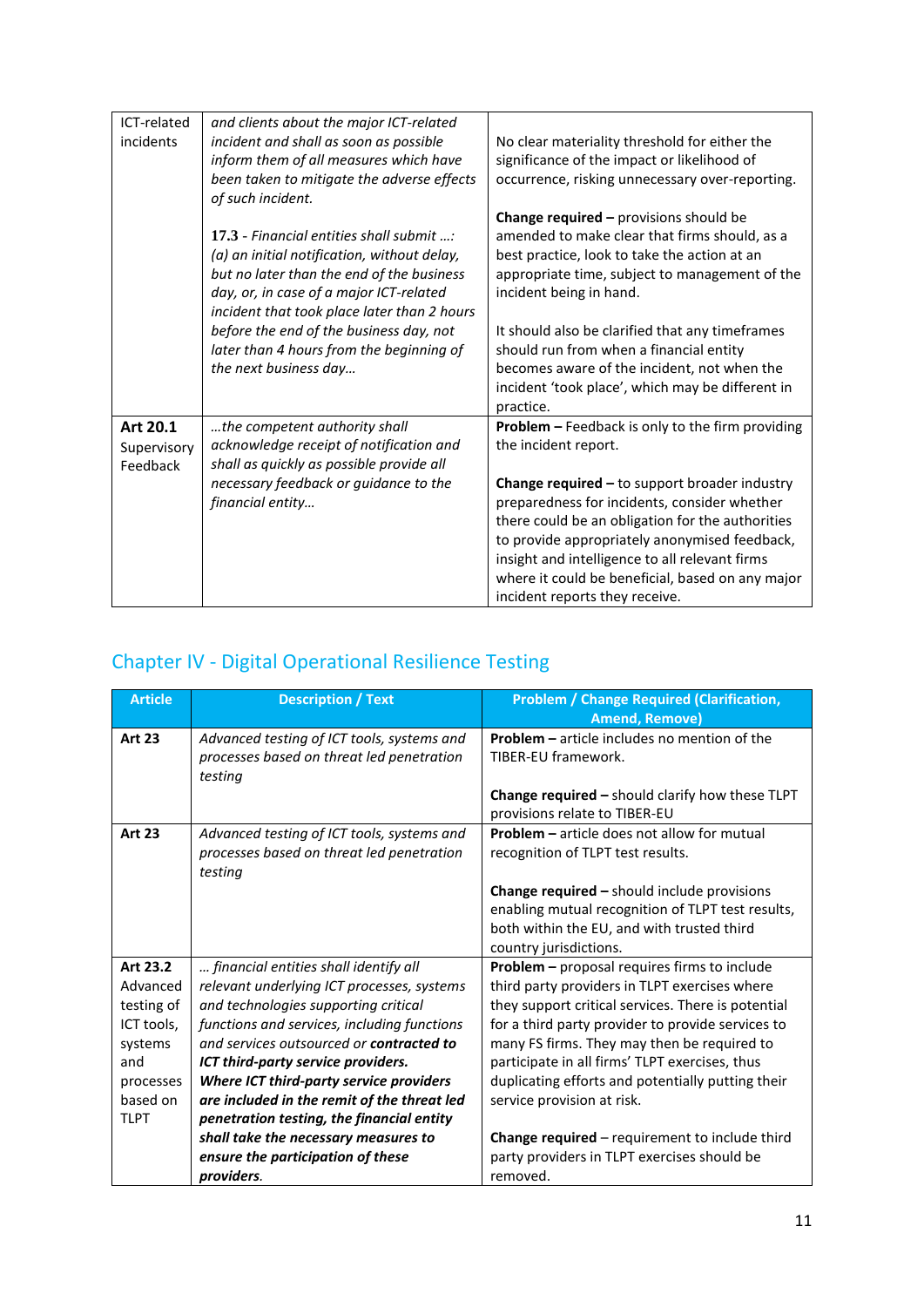| Art 23.3    | Financial entities shall contract testers in | <b>Problem –</b> While article 21.4 states that testing |
|-------------|----------------------------------------------|---------------------------------------------------------|
| Advanced    | accordance with Article 24 for the purposes  | should be undertaken by either internal or              |
| testing of  | of undertaking threat led penetration        | external testers, this provision appears to             |
| ICT tools,  | testing                                      | suggest testing must be outsourced to external          |
| systems     |                                              | testers.                                                |
| and         |                                              |                                                         |
| processes   |                                              | <b>Change required - clarify that TLPT can be</b>       |
| based on    |                                              | undertaken by internal testing teams, providing         |
| <b>TLPT</b> |                                              | they are independent.                                   |

# Chapter V – Managing ICT Third Party Risk

| <b>Article</b>                      | <b>Description and Problem</b>                                                                                                                                                                                                                                                                                                                                                                                                                                                                                                                                                                                                                                                                                                                                                                                                                                                               | <b>Change Required (Clarification, Amend,</b>                                                                                                                                                                                                                                                                                                                   |
|-------------------------------------|----------------------------------------------------------------------------------------------------------------------------------------------------------------------------------------------------------------------------------------------------------------------------------------------------------------------------------------------------------------------------------------------------------------------------------------------------------------------------------------------------------------------------------------------------------------------------------------------------------------------------------------------------------------------------------------------------------------------------------------------------------------------------------------------------------------------------------------------------------------------------------------------|-----------------------------------------------------------------------------------------------------------------------------------------------------------------------------------------------------------------------------------------------------------------------------------------------------------------------------------------------------------------|
| Art 25.1<br>General<br>principles   | Financial entities that have in place<br>contractual arrangements for the use of<br>ICT services to run their business<br>operations shall at all times remain fully<br>responsible for complying with, and the<br>discharge of, all obligations under this<br>Regulation and applicable financial<br>services legislation.                                                                                                                                                                                                                                                                                                                                                                                                                                                                                                                                                                  | <b>Remove)</b><br><b>Problem - It is not clear how the new</b><br>provisions in this proposal interact with the EBA<br>Guidelines, therefore creating regulatory<br>uncertainty.<br>Change required - clarify whether/how the<br>proposal is intended to replace or sit alongside<br>the EBA Guidelines, including with respect to<br>intra-group outsourcings. |
| Art 25.4<br>General<br>principles   | As part of their ICT risk management<br>framework, financial entities shall<br>maintain and update at entity level and,<br>at sub-consolidated and consolidated<br>levels, a Register of Information in<br>relation to all contractual arrangements<br>on the use of ICT services provided by ICT<br>third-party service providers.<br>The contractual arrangements referred to<br>in the first subparagraph shall be<br>appropriately documented, distinguishing<br>between those that cover critical or<br>important functions and those that do<br>not.<br>Financial entities shall report at least<br>yearly to the competent authorities<br>information on the number of new<br>arrangements on the use of ICT services,<br>the categories of ICT third-party service<br>providers, the type of contractual<br>arrangements and the services and<br>functions which are being provided. | Problem - requirements to log and report to<br>authorities' details of all uses of ICT third party<br>providers is overly burdensome and<br>disproportionate.<br><b>Change required - provision should focus only</b><br>on critical services.                                                                                                                  |
| Art 25.8.c<br>General<br>principles | Financial entities shall ensure that<br>contractual arrangements on the use of<br>ICT services are terminated at least under<br>the following circumstances:<br>ICT third-party service provider's<br>evidenced weaknesses in its overall ICT<br>risk management and in particular in the<br>way it ensures the security and integrity<br>of confidential, personal or otherwise                                                                                                                                                                                                                                                                                                                                                                                                                                                                                                             | Problem - requirements to log and report to<br>authorities' details of all uses of ICT third party<br>providers is too burdensome.<br>Currently unclear what 'evidenced weakness'<br>means i.e. whether it is specific to the services<br>being provided under a contract, or broader.                                                                          |